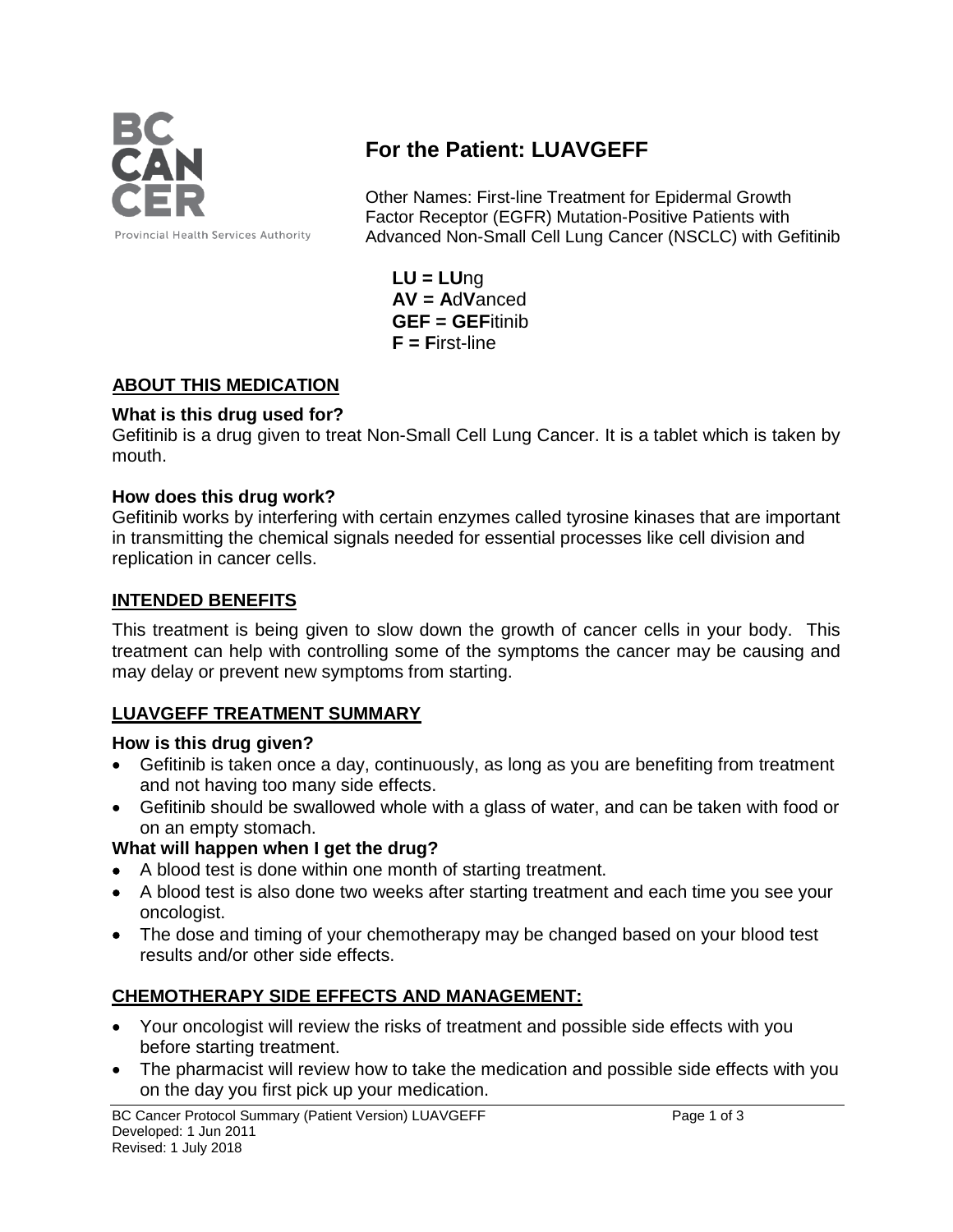• Unexpected and unlikely side effects can occur with any drug treatment. *The ones listed below are particularly important for you to be aware of.* Please refer to the patient information handout entitled "*For the Patient: Gefitinib*" for a complete list of possible side effects and their management.

| <b>SERIOUS</b><br><b>SIDE EFFECTS</b> | <b>How Common</b><br>Is It? | <b>MANAGEMENT</b>                                                                                                                                                                                                                                                                              |
|---------------------------------------|-----------------------------|------------------------------------------------------------------------------------------------------------------------------------------------------------------------------------------------------------------------------------------------------------------------------------------------|
| Lung problems                         | Rare                        | Lung problems such as difficulty breathing,<br>shortness of breath, increased coughing,<br>fever or chest pain may occur with gefitinib.<br>If you have signs of lung problems that<br>are new or suddenly getting worse, stop<br>taking gefitinib and contact your oncologist<br>immediately. |
| <b>Liver failure</b>                  | Uncommon                    | Regular blood tests will be done<br>$\bullet$<br>throughout your treatment to monitor your<br>liver function.<br>See your oncologist as soon as possible if<br>you have signs of liver problems such as<br>yellow eyes or skin, white or clay-colored<br>stools.                               |

| <b>OTHER</b><br><b>SIDE EFFECTS</b>                                  | <b>How Common</b><br>Is It? | <b>MANAGEMENT</b>                                                                                                                                                                                                                                                                                                                                                    |
|----------------------------------------------------------------------|-----------------------------|----------------------------------------------------------------------------------------------------------------------------------------------------------------------------------------------------------------------------------------------------------------------------------------------------------------------------------------------------------------------|
| Skin reactions such as<br>rash, dryness, or<br>itchiness are common. | Very common                 | Moisturizing creams can help prevent or<br>$\bullet$<br>reduce skin dryness.<br>If skin reactions persist or get worse<br>contact your oncologist.                                                                                                                                                                                                                   |
| Diarrhea can occur.                                                  | Very common                 | To help diarrhea:<br>Drink plenty of liquids.<br>Eat and drink often in small amounts.<br>Avoid high fibre foods as outlined in Food<br>Ideas to Help with Diarrhea During<br>Chemotherapy.*<br>Note: If lactose in milk usually gives you<br>diarrhea, the lactose in the tablet may be<br>causing your diarrhea. Take LACTAID® just<br>before your gefitinib dose. |